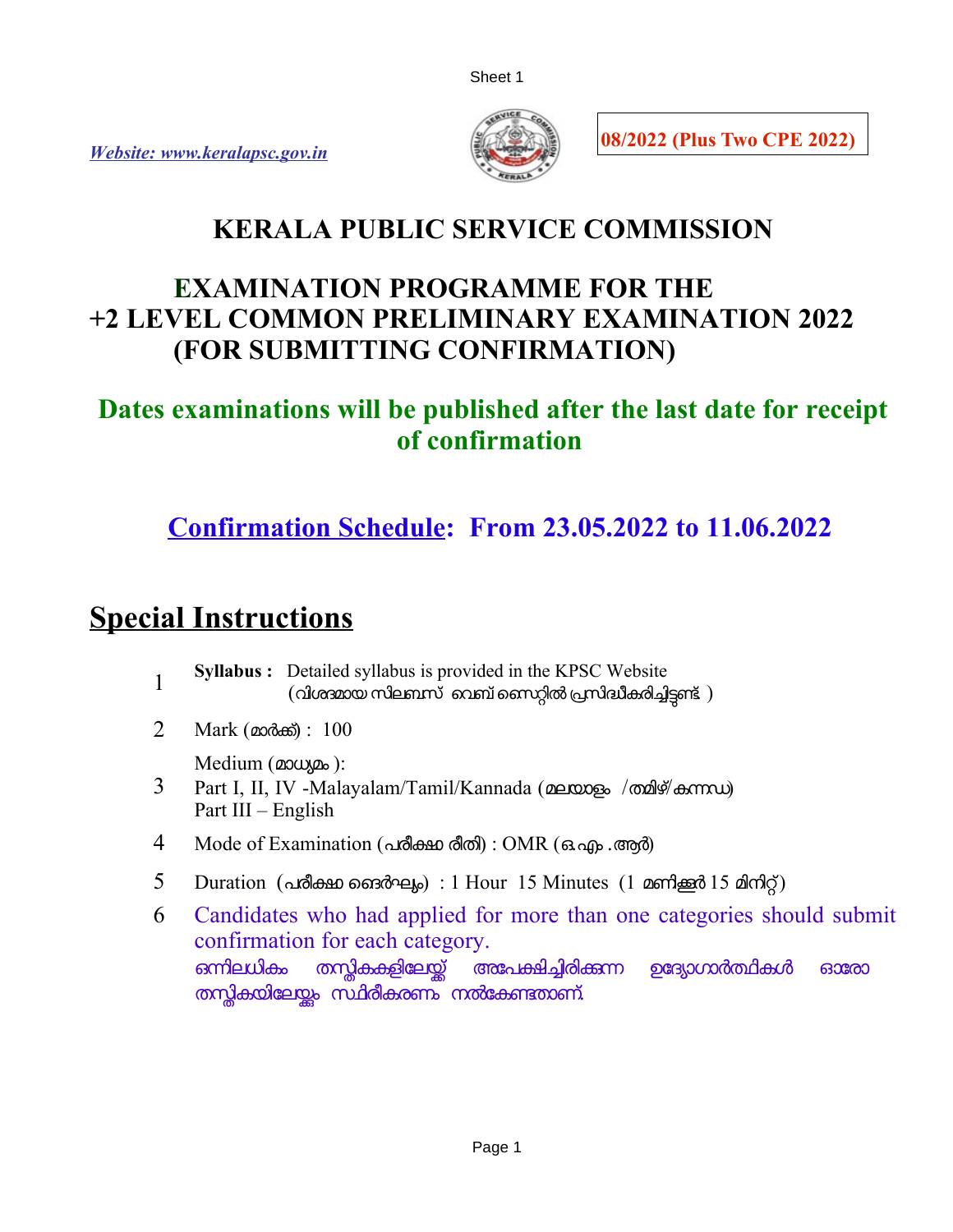7 **While submitting confirmation candidates should opt the medium of questions (Malayalam/Tamil/Kannada) and the district for writing the examination. Candidates will be provided with the question paper only according to their medium of option.**

പരീകയ് ഏത് ഭാഷയിലള േചാദയേപപര ആണ് **(**മലയാളം**/**തമിഴ്**/**കനഡ**)**  <u>അവശ്യമള</u>്ളത് എന്നും, ഏത് ജില്ലയിലാണ് പരീക്ഷ എഴ്ചതേണ്ടത് എന്നും കൺഫർമേഷൻ നൽകന്ന സ്മയത്ത് ഉദ്യോഗാർത്ഥികൾ രേഖപെട്ടത്തേണ്ടതാണ്**.** ഒാരോ ഉദ്യോഗാർത്ഥിയ്യം അവർ തെരഞ്ഞെടുത്ത മാധ്യമത്തിലുള്ള ചോദ്യപേപ്പർ മാത്രമേ ലഭയമാകകയള**.**

8 While submitting confirmation for the posts of this examination programme, candidates can select the District of their Communication Address as choice of their examination centre. For the same, changes can be made in Communication Address if necessary and special attention to be taken to submit confirmation only after making necessary changes in their Communication Address in the Profile.

്രാമ്പ് പ്രത്യേകന്മാരുടെ പ്രത്യേകന്മാരുടെ പ്രത്യേകന്മാരുടെ പ്രത്യേകന്മാരുടെ പ്രത്യേകന്മാരുടെ പ്രത്യേകന്മാരുടെ<br>അവലംബം പരീക്ഷ കലണ്ടറിലെ തസ്തികകളിലേയ്ക് സ്ഥിരീകരണം രേഖപെട്ടത്തന്നോൾ ഉദ്യോഗാർത്ഥികൾക്ക് പരീക്ഷ എഴുതന്നതിനായി അവരുടെ കത്തിടപാടുകൾ നടത്തേണ്ട<br>മേൽവിലാസം ഉൾക്കൊള്ളന്ന ജില്ല തന്നെ തെരഞ്ഞെടുക്കാവന്നതാണ്**.** േമലവിലാസം ഉളെകാളന ജില തെന െതരെഞടകാവനതാണ് **.**  ആവശ്യമെങ്കിൽ ഇതിനായി പ്രൊഫൈലിൽ കത്തിടപാടുകൾ നടത്തേണ്ടുന്ന<br>വിലാസത്തിൽ സ്വയം മാറങ്ങൾ വത്ത്തിയതിനശേഷം മാത്രം സ്ഥിരീകരണം വിലാസതില സവയം മാറങള വരതിയതിനേശഷം മാതം സിരീകരണം രേഖപ്പെടുത്തവാൻ ശ്രദ്ധിക്കേണ്ടതാണ്**.** 

9

### WARNING

Admission ticket will not be generated for candidates who fail to submit their confirmation on or before the stipulated date and their application for the post mentioned in this programme will be summarily rejected.

നിശ്ചിത സമയം വരെ സ്ഥിരീകരണം രേഖപ്പെട്ടത്താത്തവർക്ക് ഈപരീക്ഷ കലണ്ടറിലെ പരീക്ഷകൾ എഴ്ചതന്നതിനള്ള അവസരം ലഭിക്കന്നതല്ല. കൂടാതെ അവരാടെ അപേക്ഷകൾ നിരപാധികം നിരസികനതാണ് **.**

#### 10 **Dates for downloading admission tickets will be published in the final examination programme**

അഡ്യിഷൻ ടിക്കറ്റകൾ ലഭ്യമാകന്ന തീയതികൾ അന്തിമ പരീക്ഷാ കലണ്ട്റിനോടൊപ്പം പസിദീകരികനതാണ്**.**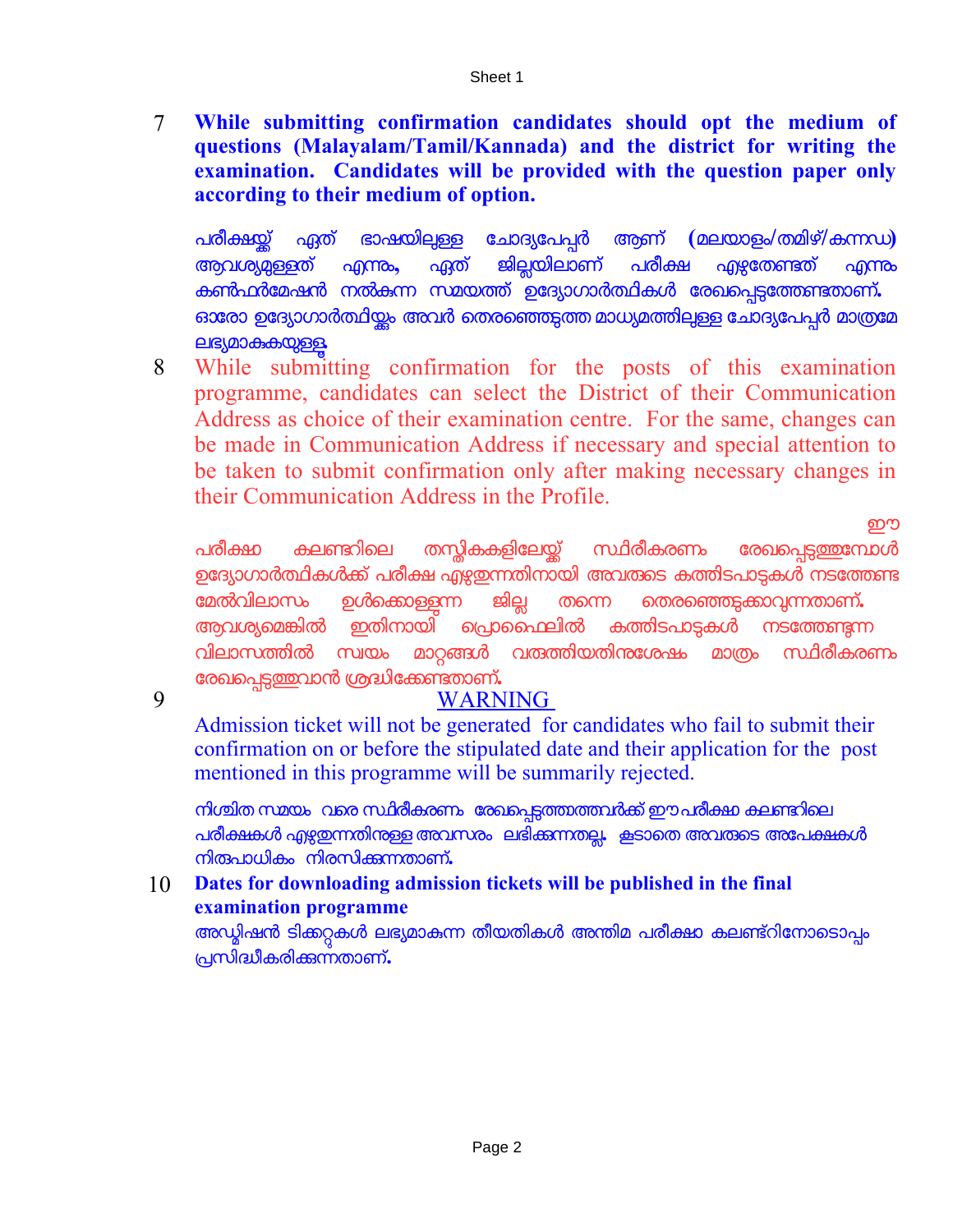## **NAME OF POSTS FOR COMMON PRELIMINARY TEST (PLUS TWO LEVEL) 2022**

| SI.<br>No.     | Cat.<br>No. | Name of Post &                                             | Department                                                                                          | <b>Method of</b><br><b>Appointme</b><br>nt                                                       | Statewide /<br><b>District Wise</b> | No. of<br>Candidate<br>${\bf S}$ | <b>Syllabus</b> |
|----------------|-------------|------------------------------------------------------------|-----------------------------------------------------------------------------------------------------|--------------------------------------------------------------------------------------------------|-------------------------------------|----------------------------------|-----------------|
| 1              | 012/2021    | <b>TYPIST CLERK</b>                                        | <b>MEAT PRODUCTS OF</b><br><b>INDIA LIMITED</b>                                                     |                                                                                                  | <b>STATEWIDE</b>                    | 21556                            | <b>Syllabus</b> |
| $\overline{c}$ | 044/2021    | <b>BEAT FOREST OFFICER</b>                                 | <b>FOREST</b>                                                                                       | Direct NCA for<br>Hindu Nadar                                                                    | WAYANAD                             | 2666                             | <b>Syllabus</b> |
| 3              | 045/2021    | <b>BEAT FOREST OFFICER</b>                                 | <b>FOREST</b>                                                                                       | Direct NCA for<br><b>SIUC</b> Nadar                                                              | <b>ERNAKULAM</b>                    | 2828                             | <b>Syllabus</b> |
| 4              | 045/2021    | <b>BEAT FOREST OFFICER</b>                                 | <b>FOREST</b>                                                                                       | Direct NCA for<br><b>SIUC</b> Nadar                                                              | <b>KANNUR</b>                       | 1051                             | <b>Syllabus</b> |
| 5              | 089/2021    | <b>CIVIL EXCISE OFFICER</b><br>(TRAINEE)                   | Excise                                                                                              | SR for Scheduled<br>Caste/Scheduled<br>Tribe                                                     | <b>THRISSUR</b>                     | 20315                            | <b>Syllabus</b> |
| 6              | 138/2021    | PRIVATE SECRETARY<br><b>TO MANAGING</b><br><b>DIRECTOR</b> | <b>KERALA STATE</b><br><b>POULTRY</b><br><b>DEVELOPMENT</b><br><b>CORPORATION</b><br><b>LIMITED</b> | Direct                                                                                           | <b>STATEWIDE</b>                    | 3423                             | <b>Syllabus</b> |
| $\tau$         | 139/2021    | <b>LOWER DIVISION</b><br><b>CLERK</b>                      | <b>KERALA STATE</b><br><b>POULTRY</b><br><b>DEVELOPMENT</b><br><b>CORPORATION</b><br><b>LIMITED</b> | Direct                                                                                           | <b>STATEWIDE</b>                    | 38525                            | <b>Syllabus</b> |
| 8              | 298/2021    | <b>LOWER DIVISION</b><br>TYPIST                            | <b>KERALA STATE</b><br><b>POLLUTION</b><br><b>CONTROL BOARD</b>                                     | Direct                                                                                           | <b>STATEWIDE</b>                    | 24054                            | <b>Syllabus</b> |
| 9              | 510/2021    | <b>DATA ENTRY</b><br><b>OPERATOR</b>                       | Kerala Administrative<br>Tribunal                                                                   | Direct                                                                                           | <b>STATEWIDE</b>                    | 68362                            | <b>Syllabus</b> |
| 10             | 578/2021    | WOMEN CIVIL EXCISE<br><b>OFFICER</b>                       | Excise                                                                                              | Direct<br><b>NCA for: HINDU</b><br><b>NADAR</b>                                                  | THIRUVANANTHAPURA<br>M              | 1805                             | <b>Syllabus</b> |
| 11             | 578/2021    | WOMEN CIVIL EXCISE<br><b>OFFICER</b><br>(Excise)           | Excise                                                                                              | Direct<br><b>NCA for: HINDU</b><br><b>NADAR</b>                                                  | <b>KANNUR</b>                       | 345                              | <b>Syllabus</b> |
| 12             | 579/2021    | WOMEN CIVIL EXCISE<br><b>OFFICER</b>                       | Excise                                                                                              | Direct<br>NCA for:<br><b>DHEEVARA</b>                                                            | <b>KOLLAM</b>                       | 2551                             | <b>Syllabus</b> |
| 13             | 580/2021    | <b>WOMEN CIVIL EXCISE</b><br><b>OFFICER</b>                | Excise                                                                                              | Direct<br>NCA for:<br><b>SCHEDULED</b><br><b>CASTE</b>                                           | <b>KOLLAM</b>                       | 12859                            | Syllabus        |
| 14             | 580/2021    | WOMEN CIVIL EXCISE<br><b>OFFICER</b>                       | Excise                                                                                              | Direct<br>NCA for:<br><b>SCHEDULED</b><br><b>CASTE</b>                                           | <b>KANNUR</b>                       | 8423                             | Syllabus        |
| 15             | 581/2021    | WOMEN CIVIL EXCISE<br><b>OFFICER</b>                       | Excise                                                                                              | <b>Direct</b><br>NCA for:<br>VISWAKARMA                                                          | <b>ERNAKULAM</b>                    | 4918                             | Syllabus        |
| 16             | 582/2021    | <b>WOMEN CIVIL EXCISE</b><br><b>OFFICER</b>                | Excise                                                                                              | Direct<br>NCA for:<br><b>SCHEDULED</b><br><b>CASTE</b><br><b>CONVERTED</b><br>TO<br>CHRISTIANITY | PALAKKAD                            | 1310                             | <b>Syllabus</b> |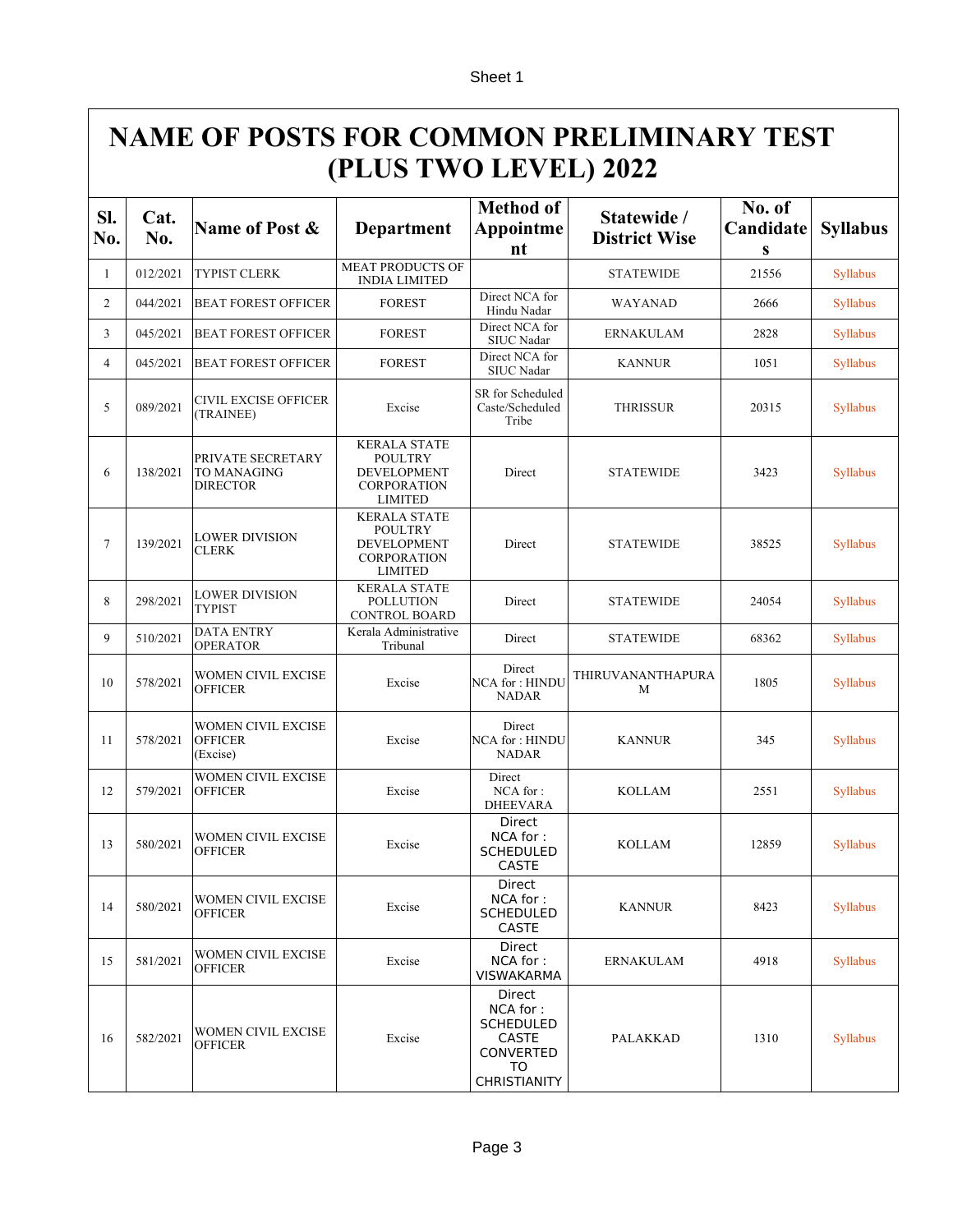| 17 | 613/2021 | WOMEN CIVIL EXCISE<br><b>OFFICER</b>                         | Excise                   | Direct                                                                         | THIRUVANANTHAPURA<br>M | 46825 | <b>Syllabus</b> |
|----|----------|--------------------------------------------------------------|--------------------------|--------------------------------------------------------------------------------|------------------------|-------|-----------------|
| 18 | 613/2021 | <b>WOMEN CIVIL EXCISE</b><br><b>OFFICER</b>                  | Excise                   | Direct                                                                         | <b>KOLLAM</b>          | 31432 | Syllabus        |
| 19 | 613/2021 | <b>WOMEN CIVIL EXCISE</b><br><b>OFFICER</b>                  | Excise                   | Direct                                                                         | PATHANAMTHITTA         | 12780 | <b>Syllabus</b> |
| 20 | 613/2021 | WOMEN CIVIL EXCISE<br><b>OFFICER</b>                         | Excise                   | Direct                                                                         | <b>ALAPUZHA</b>        | 21012 | <b>Syllabus</b> |
| 21 | 613/2021 | WOMEN CIVIL EXCISE<br><b>OFFICER</b>                         | Excise                   | Direct                                                                         | KOTTAYAM               | 13201 | Syllabus        |
| 22 | 613/2021 | WOMEN CIVIL EXCISE<br><b>OFFICER</b>                         | Excise                   | Direct                                                                         | <b>IDUKKI</b>          | 11909 | <b>Syllabus</b> |
| 23 | 613/2021 | WOMEN CIVIL EXCISE<br><b>OFFICER</b>                         | Excise                   | Direct                                                                         | <b>ERNAKULAM</b>       | 24493 | Syllabus        |
| 24 | 613/2021 | <b>WOMEN CIVIL EXCISE</b><br><b>OFFICER</b>                  | Excise                   | Direct                                                                         | THRISSUR               | 19821 | Syllabus        |
| 25 | 613/2021 | <b>WOMEN CIVIL EXCISE</b><br><b>OFFICER</b>                  | Excise                   | Direct                                                                         | PALAKKAD               | 25637 | <b>Syllabus</b> |
| 26 | 613/2021 | <b>WOMEN CIVIL EXCISE</b><br><b>OFFICER</b>                  | Excise                   | Direct                                                                         | <b>MALAPPURAM</b>      | 17163 | <b>Syllabus</b> |
| 27 | 613/2021 | <b>WOMEN CIVIL EXCISE</b><br><b>OFFICER</b>                  | Excise                   | Direct                                                                         | KOZHIKODE              | 24746 | <b>Syllabus</b> |
| 28 | 613/2021 | <b>WOMEN CIVIL EXCISE</b><br><b>OFFICER</b>                  | Excise                   | Direct                                                                         | WAYANAD                | 9187  | <b>Syllabus</b> |
| 29 | 613/2021 | WOMEN CIVIL EXCISE<br><b>OFFICER</b>                         | Excise                   | Direct                                                                         | <b>KANNUR</b>          | 18808 | Syllabus        |
| 30 | 613/2021 | WOMEN CIVIL EXCISE<br><b>OFFICER</b>                         | Excise                   | Direct                                                                         | KASARGODE              | 10294 | <b>Syllabus</b> |
| 31 | 617/2021 | <b>FIRE AND RESCUE</b><br><b>OFFICER</b>                     | Fire and Rescue Services | SR for<br>Scheduled<br>Caste/<br>Scheduled<br>Tribe                            | <b>STATEWIDE</b>       | 22277 | <b>Syllabus</b> |
| 32 | 620/2021 | CONFIDENTIAL<br>ASSISTANT GRADE II                           | Various                  | SR for<br><b>SCHEDULED</b><br><b>TRIBE ONLY</b>                                | PATHANAMTHITTA         | 53    | <b>Syllabus</b> |
| 33 | 620/2021 | <b>CONFIDENTIAL</b><br>ASSISTANT GRADE II                    | Various                  | SR for<br><b>SCHEDULED</b><br><b>TRIBE ONLY</b>                                | <b>THRISSUR</b>        | 100   | <b>Syllabus</b> |
| 34 | 623/2021 | <b>WOMAN POLICE</b><br>CONSTABLE (WOMAN<br>POLICE BATTALION) | <b>POLICE</b>            | NCA for<br><b>SCHEDULED</b><br>CASTE<br><b>CONVERTED</b><br>TO<br>CHRISTIANITY | <b>STATEWIDE</b>       | 1047  | Syllabus        |
| 35 | 624/2021 | WOMAN POLICE<br>CONSTABLE (WOMAN<br>POLICE BATTALION)        | <b>POLICE</b>            | Direct<br>NCA for<br><b>MUSLIM</b>                                             | <b>STATEWIDE</b>       | 10811 | Syllabus        |
| 36 | 693/2021 | <b>BEAT FOREST OFFICER</b>                                   | <b>FOREST</b>            | Direct<br><b>NCA</b><br>for LATIN<br>CATHOLIC /<br><b>ANGLO INDIAN</b>         | THIRUVANANTHAPURA<br>M | 3044  | Syllabus        |
| 37 | 693/2021 | <b>BEAT FOREST OFFICER</b>                                   | <b>FOREST</b>            | <b>Direct</b><br><b>NCA for LATIN</b><br>CATHOLIC /<br><b>ANGLO INDIAN</b>     | PALAKKAD               | 1717  | Syllabus        |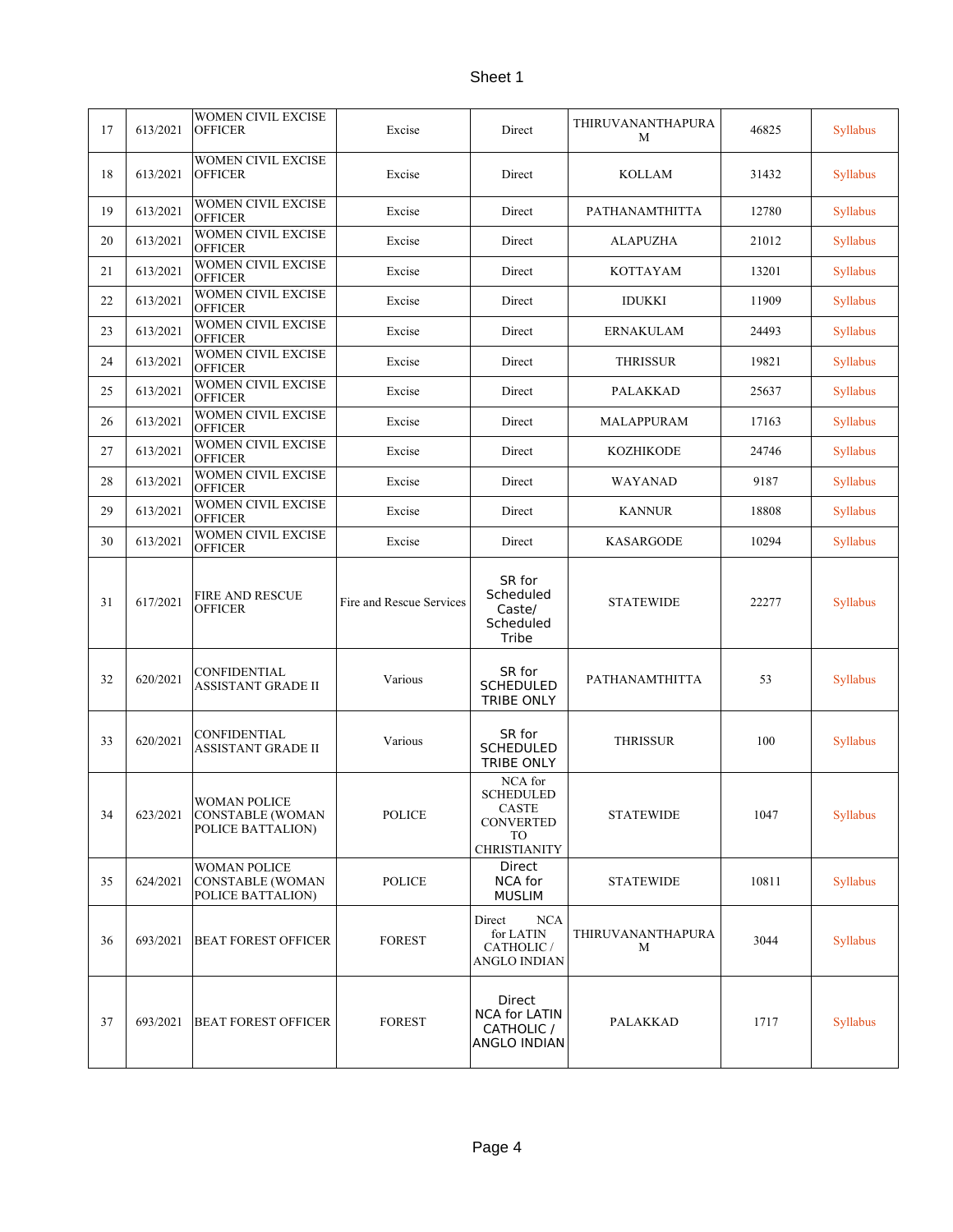| 38 | 693/2021 | <b>BEAT FOREST OFFICER</b>           | <b>FOREST</b>            | <b>Direct</b><br><b>NCA for LATIN</b><br>CATHOLIC /<br>ANGLO INDIAN                                    | <b>WAYANAD</b>     | 1509  | Syllabus        |
|----|----------|--------------------------------------|--------------------------|--------------------------------------------------------------------------------------------------------|--------------------|-------|-----------------|
| 39 | 694/2021 | <b>BEAT FOREST OFFICER</b>           | <b>FOREST</b>            | Direct<br>NCA for<br><b>SCHEDULED</b><br><b>CASTE</b><br><b>CONVERTED</b><br>TO<br><b>CHRISTIANITY</b> | <b>ERNAKULAM</b>   | 1760  | Syllabus        |
| 40 | 695/2021 | <b>BEAT FOREST OFFICER</b>           | <b>FOREST</b>            | Direct<br><b>NCA</b> for<br><b>VISWAKARMA</b>                                                          | <b>THRISSUR</b>    | 3812  | <b>Syllabus</b> |
| 41 | 695/2021 | <b>BEAT FOREST OFFICER</b>           | <b>FOREST</b>            | Direct<br><b>NCA</b> for<br><b>VISWAKARMA</b>                                                          | WAYANAD            | 2031  | Syllabus        |
| 42 | 696/2021 | <b>BEAT FOREST OFFICER</b>           | <b>FOREST</b>            | Direct<br><b>NCA for SIUC</b><br><b>NADAR</b>                                                          | <b>KASARGODE</b>   | 2938  | Syllabus        |
| 43 | 747/2021 | <b>DATA ENTRY</b><br><b>OPERATOR</b> | <b>Medical Education</b> | Direct                                                                                                 | <b>STATEWIDE</b>   | 37587 | Syllabus        |
| 44 | 027/2022 | <b>BEAT FOREST OFFICER</b>           | <b>FOREST</b>            | Direct                                                                                                 | THIRUVANANTHAPURAM | 52980 | Syllabus        |
| 45 | 027/2022 | <b>BEAT FOREST OFFICER</b>           | <b>FOREST</b>            | Direct                                                                                                 | <b>KOLLAM</b>      | 34941 | Syllabus        |
| 46 | 027/2022 | <b>BEAT FOREST OFFICER</b>           | <b>FOREST</b>            | Direct                                                                                                 | PATHANAMTHITTA     | 35964 | Syllabus        |
| 47 | 027/2022 | <b>BEAT FOREST OFFICER</b>           | <b>FOREST</b>            | Direct                                                                                                 | <b>KOTTAYAM</b>    | 20175 | <b>Syllabus</b> |
| 48 | 027/2022 | <b>BEAT FOREST OFFICER</b>           | <b>FOREST</b>            | Direct                                                                                                 | <b>IDUKKI</b>      | 40942 | Syllabus        |
| 49 | 027/2022 | <b>BEAT FOREST OFFICER</b>           | <b>FOREST</b>            | Direct                                                                                                 | <b>ERNAKULAM</b>   | 35116 | <b>Syllabus</b> |
| 50 | 027/2022 | <b>BEAT FOREST OFFICER</b>           | <b>FOREST</b>            | Direct                                                                                                 | <b>THRISSUR</b>    | 25001 | Syllabus        |
| 51 | 027/2022 | <b>BEAT FOREST OFFICER</b>           | <b>FOREST</b>            | Direct                                                                                                 | <b>PALAKKAD</b>    | 38403 | Syllabus        |
| 52 | 027/2022 | <b>BEAT FOREST OFFICER</b>           | <b>FOREST</b>            | Direct                                                                                                 | MALAPPURAM         | 25863 | <b>Syllabus</b> |
| 53 | 027/2022 | <b>BEAT FOREST OFFICER</b>           | <b>FOREST</b>            | Direct                                                                                                 | <b>KOZHIKODE</b>   | 27836 | Syllabus        |
| 54 | 027/2022 | <b>BEAT FOREST OFFICER</b>           | <b>FOREST</b>            | Direct                                                                                                 | WAYANAD            | 33838 | Syllabus        |
| 55 | 027/2022 | <b>BEAT FOREST OFFICER</b>           | <b>FOREST</b>            | Direct                                                                                                 | <b>KANNUR</b>      | 23178 | Syllabus        |
| 56 | 027/2022 | <b>BEAT FOREST OFFICER</b>           | <b>FOREST</b>            | Direct                                                                                                 | <b>KASARGODE</b>   | 12821 | Syllabus        |
| 57 | 029/2022 | <b>BEAT FOREST OFFICER</b>           | <b>FOREST</b>            | By Transfer from<br>Depot Watcher/<br>Reserve<br>Watcher/Tribal<br>Watcher                             | THIRUVANANTHAPURAM | 4     | Syllabus        |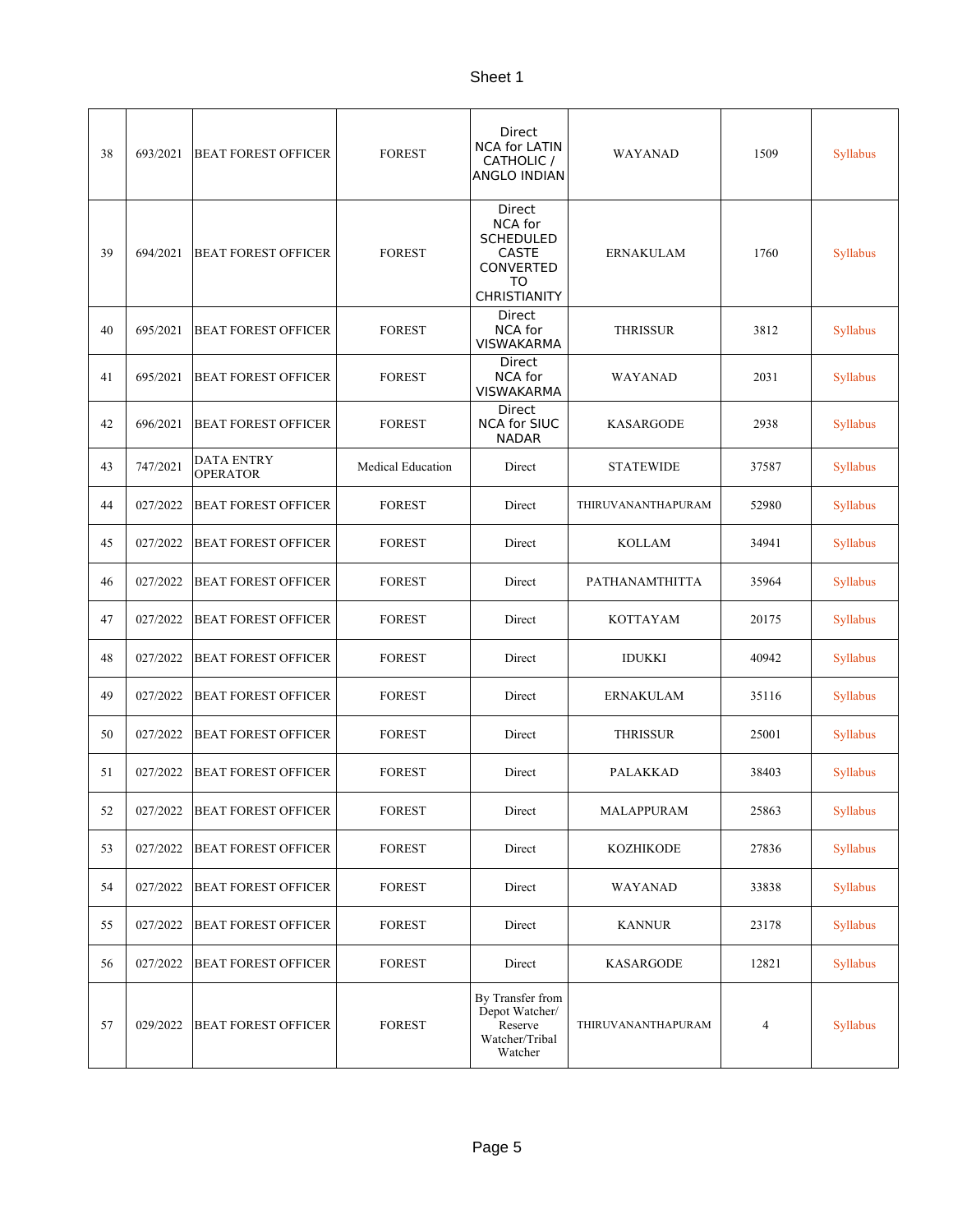| 58 | 029/2022 | <b>BEAT FOREST OFFICER</b> | <b>FOREST</b> | By Transfer from<br>Depot Watcher/<br>Reserve<br>Watcher/Tribal<br>Watcher | <b>KOLLAM</b>      | 7              | Syllabus        |
|----|----------|----------------------------|---------------|----------------------------------------------------------------------------|--------------------|----------------|-----------------|
| 59 | 029/2022 | <b>BEAT FOREST OFFICER</b> | <b>FOREST</b> | By Transfer from<br>Depot Watcher/<br>Reserve<br>Watcher/Tribal<br>Watcher | PATHANAMTHITTA     | 4              | Syllabus        |
| 60 | 029/2022 | <b>BEAT FOREST OFFICER</b> | <b>FOREST</b> | By Transfer from<br>Depot Watcher/<br>Reserve<br>Watcher/Tribal<br>Watcher | <b>KOTTAYAM</b>    | 3              | Syllabus        |
| 61 | 029/2022 | <b>BEAT FOREST OFFICER</b> | <b>FOREST</b> | By Transfer from<br>Depot Watcher/<br>Reserve<br>Watcher/Tribal<br>Watcher | <b>IDUKKI</b>      | 12             | Syllabus        |
| 62 | 029/2022 | <b>BEAT FOREST OFFICER</b> | <b>FOREST</b> | By Transfer from<br>Depot Watcher/<br>Reserve<br>Watcher/Tribal<br>Watcher | <b>ERNAKULAM</b>   | $\overline{c}$ | Syllabus        |
| 63 | 029/2022 | <b>BEAT FOREST OFFICER</b> | <b>FOREST</b> | By Transfer from<br>Depot Watcher/<br>Reserve<br>Watcher/Tribal<br>Watcher | <b>THRISSUR</b>    | 3              | Syllabus        |
| 64 | 029/2022 | <b>BEAT FOREST OFFICER</b> | <b>FOREST</b> | By Transfer from<br>Depot Watcher/<br>Reserve<br>Watcher/Tribal<br>Watcher | <b>PALAKKAD</b>    | 19             | Syllabus        |
| 65 | 029/2022 | <b>BEAT FOREST OFFICER</b> | <b>FOREST</b> | By Transfer from<br>Depot Watcher/<br>Reserve<br>Watcher/Tribal<br>Watcher | MALAPPURAM         | 3              | Syllabus        |
| 66 | 029/2022 | <b>BEAT FOREST OFFICER</b> | <b>FOREST</b> | By Transfer from<br>Depot Watcher/<br>Reserve<br>Watcher/Tribal<br>Watcher | <b>KOZHIKODE</b>   | 3              | Syllabus        |
| 67 | 029/2022 | <b>BEAT FOREST OFFICER</b> | <b>FOREST</b> | By Transfer from<br>Depot Watcher/<br>Reserve<br>Watcher/Tribal<br>Watcher | WAYANAD            | 1              | <b>Syllabus</b> |
| 68 | 029/2022 | <b>BEAT FOREST OFFICER</b> | <b>FOREST</b> | By Transfer from<br>Depot Watcher/<br>Reserve<br>Watcher/Tribal<br>Watcher | <b>KANNUR</b>      | 1              | Syllabus        |
| 69 | 030/2022 | <b>BEAT FOREST OFFICER</b> | <b>FOREST</b> | By Transfer from<br>LGS                                                    | THIRUVANANTHAPURAM | 4              | Syllabus        |